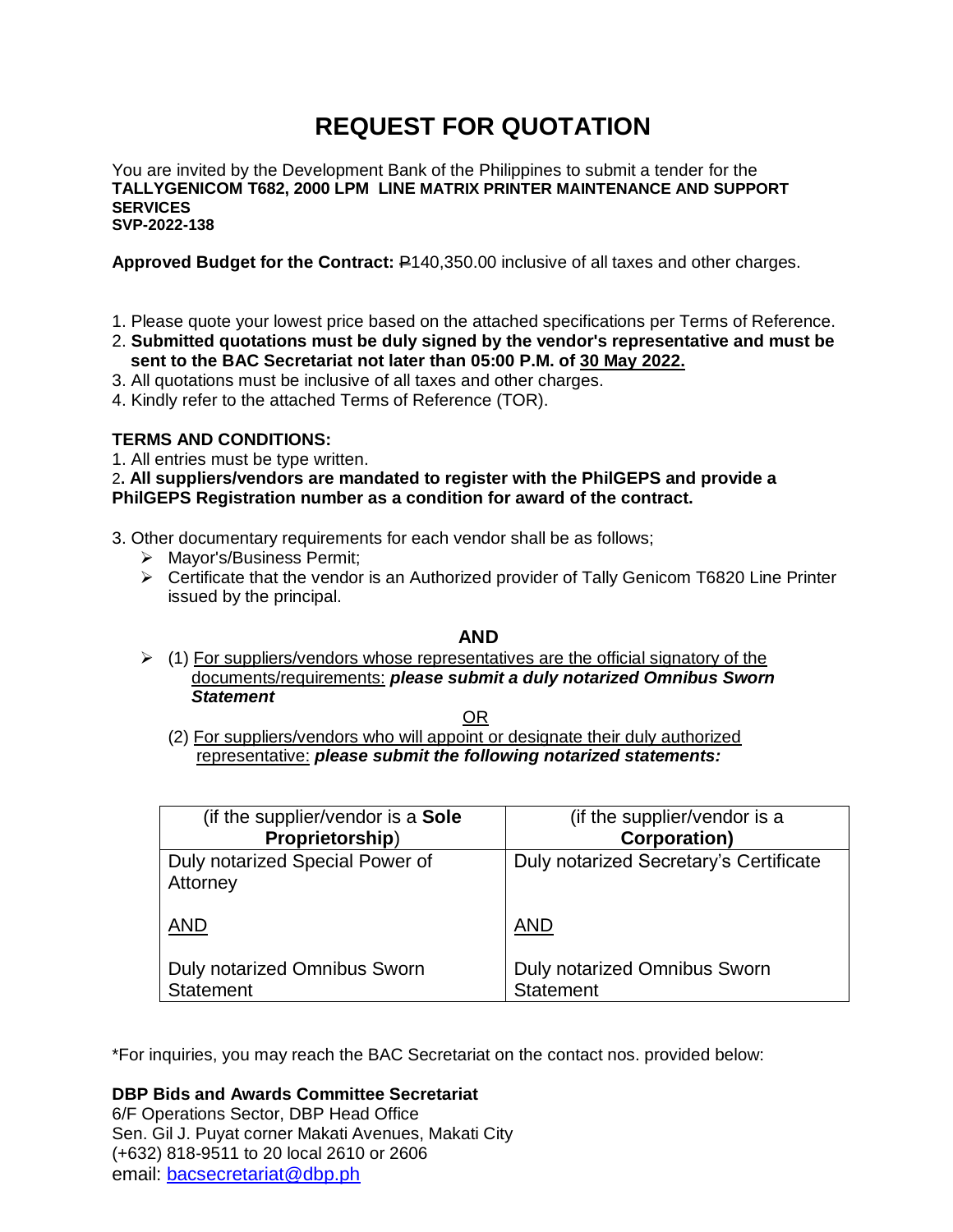# **TECHNICAL SPECIFICATIONS**

#### I. BACKGROUND

The TallyGenicom T6820 Line Printer is presently being used by the Foreign and Domestic Settlement and Operations Department (FDSOD) for the printing of various SWIFT inward and outward messages.

#### II. PERIOD COVERAGE

The maintenance and support services for one (1) year or from June 8, 2022 to June 7, 2023.

#### III. VENDOR REQUIREMENTS

- 1. BAC Documentary Requirements in compliance to the Government Procurement Law as per latest Revised Implementing Rules and Regulations (IRR) of Republic Act (RA) No. 9184 under Section 53.9:
	- a. Valid and Current PhilGEPS Registration/Certificate
	- b. 2022 Business or Mayor's Permit
	- c. Updated Income Tax Return (ITR)
	- d. Updated and Notarized Omnibus Sworn Statement
	- e. Updated and Notarized Secretary's Certificate
	- f. Updated Letter or Certificate that the vendor is an authorized provider of TallyGenicom T6820 Line Printer issued by the principal.
- 2. Documents required before contract implementation:

Vendor must open/maintain a Savings Deposit Account with DBP where payments shall be credited within fifteen (15) calendar days from issuance of Notice of Award (NOA).

# IV. MAINTENANCE AND SUPPORT SERVICES INCLUSIONS

- 1. Preventive Maintenance which will be done on a quarterly basis:
	- General cleaning of the whole system (inside and out)
	- Diagnostic of the whole system to check for possible hardware malfunction and to  $\bullet$ restore it to working condition.
- 2. Remedial service calls are on a on-call basis. Engineer/s will be provided within 24 hours during working days upon receipt of service request. The schedule of the services is from Mondays to Fridays, 8:30am to 5:30pm, excluding holidays.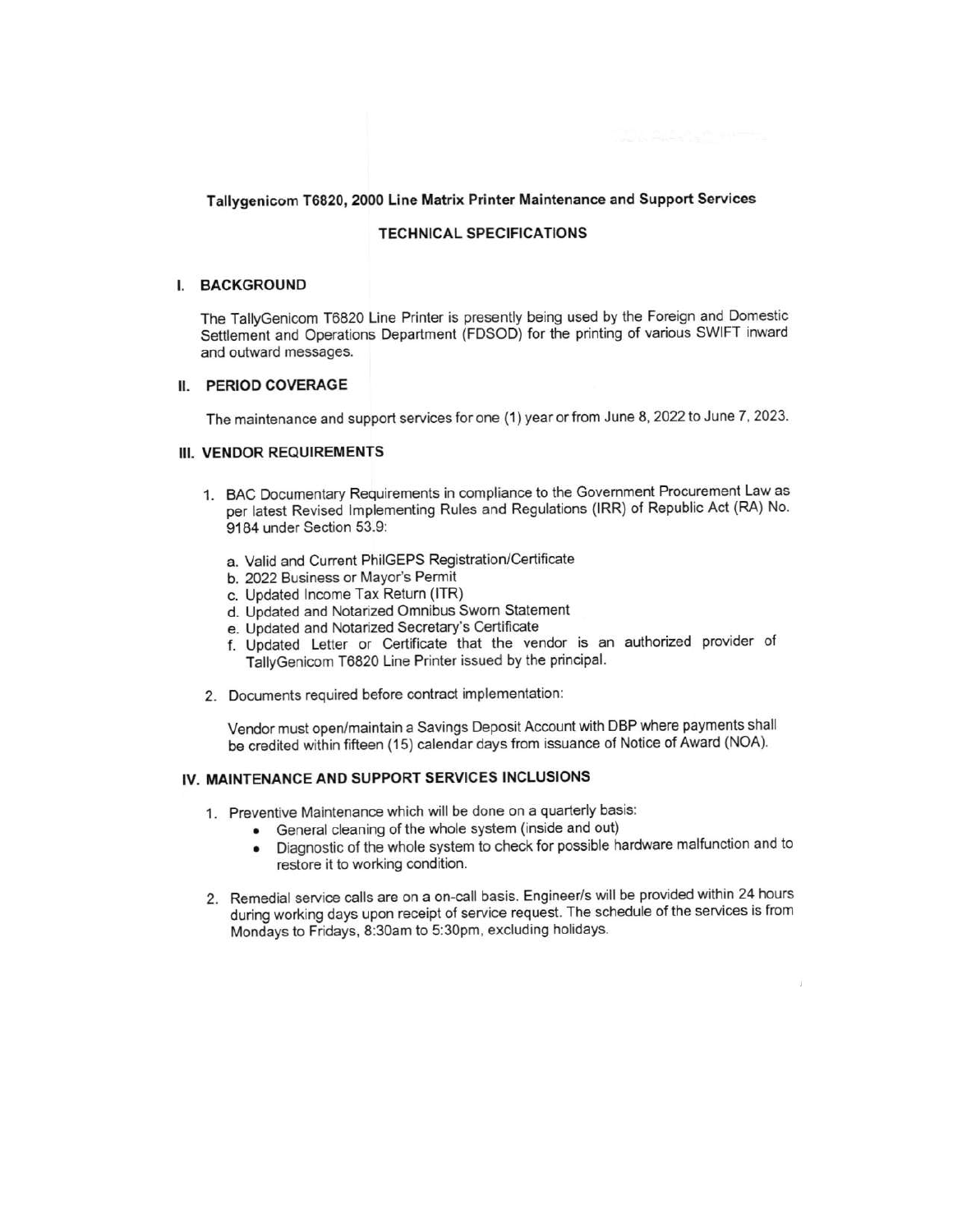Tallygenicom T6820, 2000 LPM Line Matrix Printer Maintenance and Support Services **Technical Specifications** 

#### **V. TERMS AND CONDITIONS**

- 1. DBP shall have priority in the service units in case defective unit cannot be repaired immediately.
- 2. Regular Preventive Maintenance Service Schedule during the Contract Period shall be set by the parties of the same week every quarter, with the specific week established upon the commencement of this Contract. Client shall confirm the preferred day of the scheduled week, at least one week in advance. Both parties are entitled to maximum of one (1) rescheduling due to unforeseen circumstances.
- 3. Upon your approval of the agreement a free inspection shall be conducted on each of the units to be covered. Units that are defective shall be repaired or restored to working condition prior to the execution of the Maintenance Agreement and client shall be billed for the labor and parts separately.
- 4. Vendor to issue/submit preventive maintenance report which would confirm that the maintenance services will be completed every after quarter during the period coverage.

#### **VI. APPROVED BUDGET**

The Approved Budget for the Contract (ABC) is One Hundred Forty Thousand Three Hundred Fifty Pesos (P140,350.00) VAT inclusive.

#### **VII. PAYMENT**

DBP shall pay the corresponding contract price on a quarterly basis to the Vendor via credit to its deposit account within Fifteen (15) calendar days from receipt of the Vendor's Sales Invoice and submission of the documentary requirements as enumerated under this government usual subject to the if any, Technical Specifications, audit/accounting/procurement policies, provided the Vendor has generated a positive performance assessment to be conducted by DBP in accordance with established metrics.

#### **VIII. PERFORMANCE BOND**

The vendor is required to submit a performance security in any of the following forms and percentages:

| Form of Performance Security                                                                                                                                                                                                          | of <sub>1</sub><br>$\%$<br>Minimum<br><b>Contract Price</b> |
|---------------------------------------------------------------------------------------------------------------------------------------------------------------------------------------------------------------------------------------|-------------------------------------------------------------|
| Cash, cashier's/manager's check issued by a Universal or Commercial<br>Bank                                                                                                                                                           |                                                             |
| Bank draft/guarantee or irrevocable letter of credit issued by a<br>Universal or Commercial Bank; provided, however, that it shall be<br>confirmed or authenticated by a Universal or Commercial Bank, if<br>issued by a Foreign Bank | Five percent (5%)                                           |
| Surety Bond callable upon demand issued by a surety or insurance<br>company together with certificate issued by Insurance Commission<br>certifying the surety or insurance company is authorized to issue such<br>surety bond         | Thirty percent<br>$(30\%)$                                  |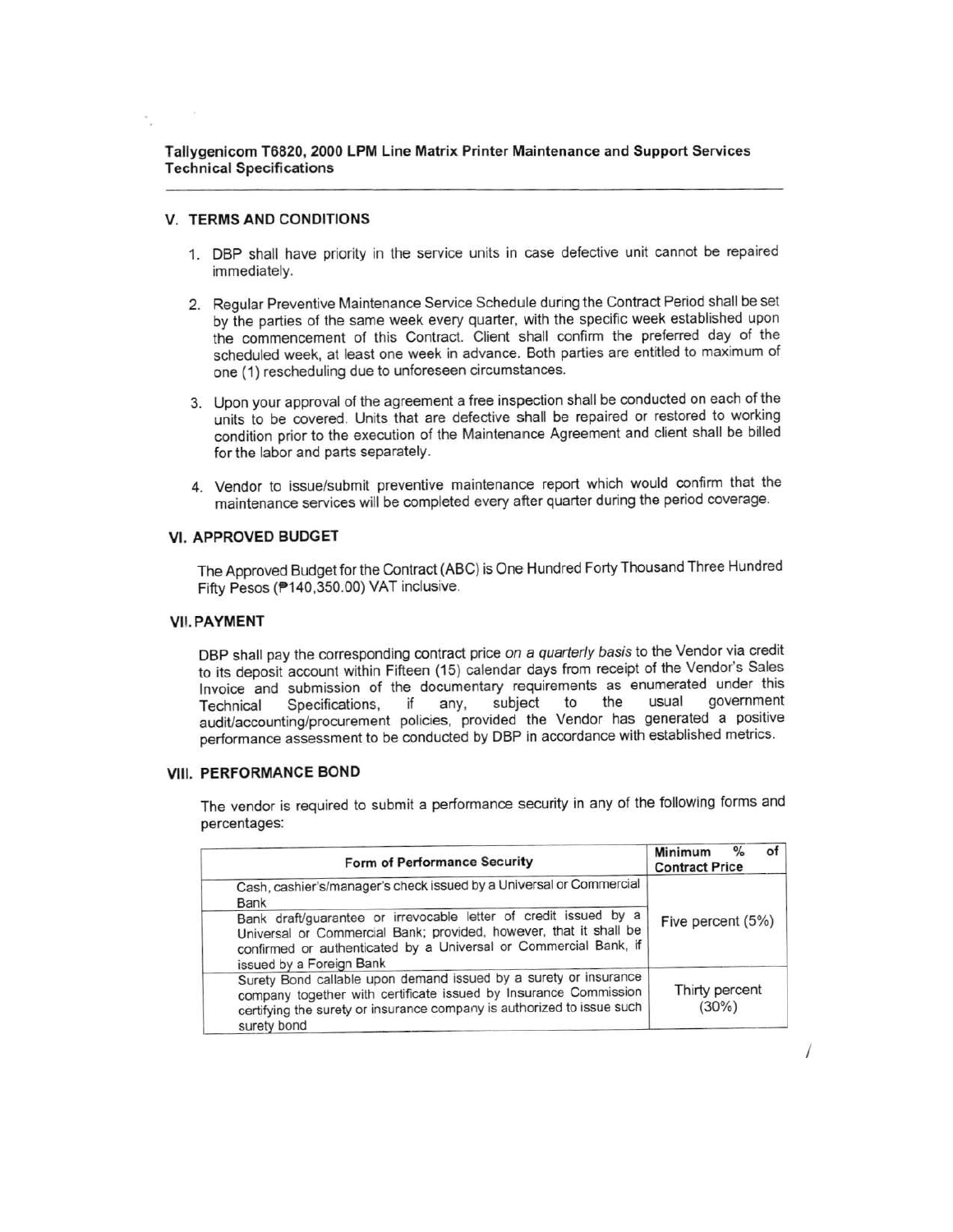## Tallygenicom T6820, 2000 LPM Line Matrix Printer Maintenance and Support Services **Technical Specifications**

The Performance Security shall be effective for one (1) year or from June 8, 2022 to June 7, 2023. The said amount shall only be released after the lapse of the contract period, provided that DBP has no claims filed against the supplier/vendor and that all the conditions imposed under the contract have been fully met.

In the event of any extension of the Agreement, the Performance Security shall be renewed accordingly, provided that the extension is mutually agreed upon by both Parties. The amount of the Warranty Security for the subsequent contract term/extension period shall be determined subject to the terms and conditions of the said extension.

## IX. NON-DISCLOSURE CONDITION

The vendor shall strictly adhere to the confidentiality agreement with the Bank. Information about DBP and its operation in this document is considered proprietary and confidential and must be treated as such by the recipients of this Technical Specifications. In the same manner, the responses to the Technical Specification which shall be specified as confidential shall not be disclosed to any third party.

- 1. Each party agrees to hold and maintain confidential all materials and information which shall come into its possession or knowledge in connection with the project or its performance, and not to make use hereof other than for the purpose of this project.
- 2. After completion of the project, all materials, data, proprietary information and other related documents provided to the winning vendor and which are hereby deemed owned by DBP shall be returned to DBP.
- 3. The winning vendor undertake that it shall make appropriate instructions to its employees who need to have access to such information and materials to satisfy and comply with its confidential obligation as set forth in this Section.
- 4. This confidentiality obligation shall survive even after the termination of the contract.
- 5. The winning vendor shall, likewise, oblige the provider to be bound by this confidentiality contract.
- 6. The winning vendor's breach of this confidentiality provision shall entitle DBP to legal and other equitable remedies including but not limited to the immediate cancellation of the contract and shall entitle DBP for claim for damages and injunctive relief under the circumstances. DBP may also elect to terminate further access by the winning bidder to any data and information.
- 7. A Non-Disclosure Agreement between DBP and the winning vendor will form part of the contract that outlines confidential material, knowledge, or information that both parties wish to share with one another for certain purposes but wish to restrict access for or by third parties.